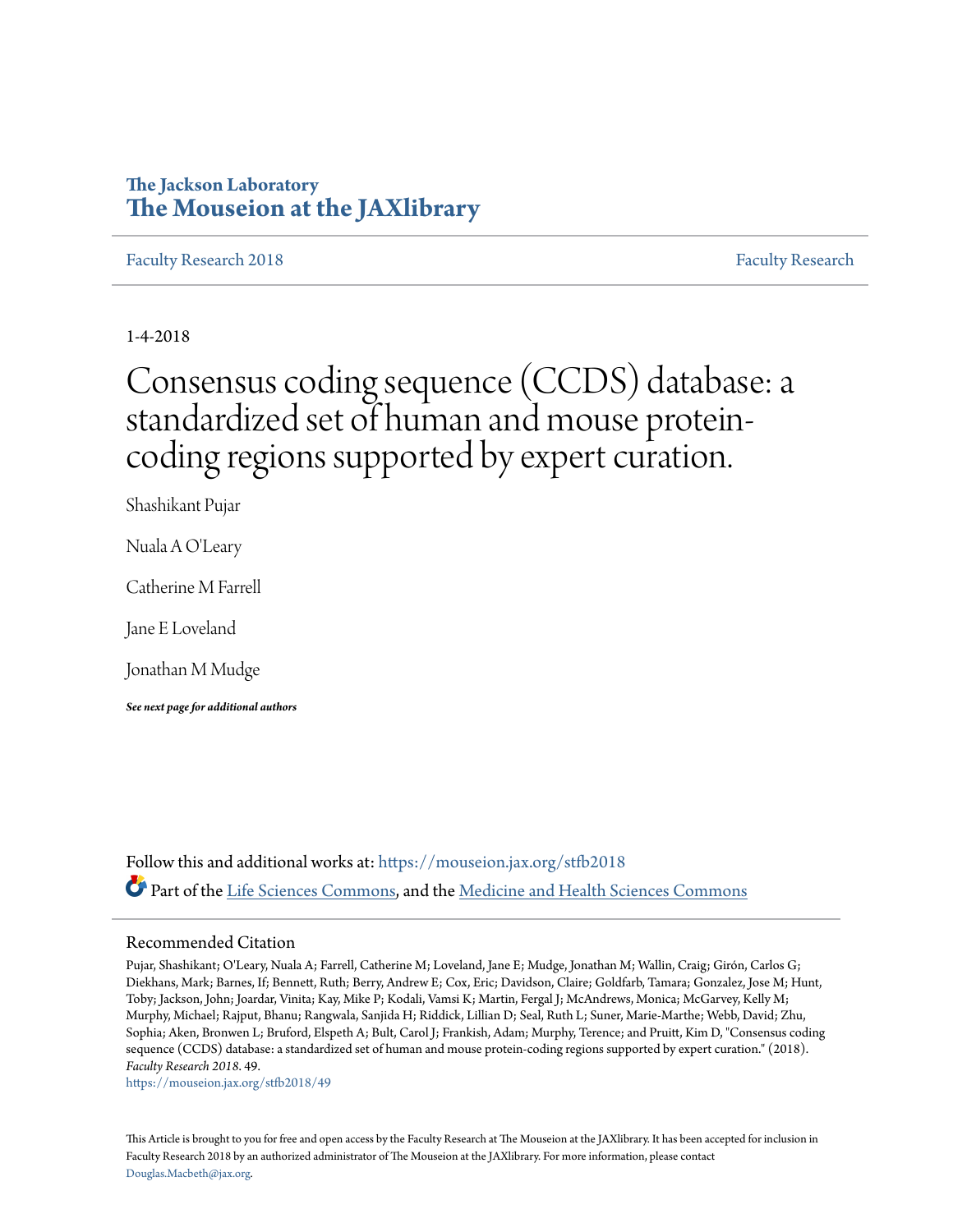#### **Authors**

Shashikant Pujar, Nuala A O'Leary, Catherine M Farrell, Jane E Loveland, Jonathan M Mudge, Craig Wallin, Carlos G Girón, Mark Diekhans, If Barnes, Ruth Bennett, Andrew E Berry, Eric Cox, Claire Davidson, Tamara Goldfarb, Jose M Gonzalez, Toby Hunt, John Jackson, Vinita Joardar, Mike P Kay, Vamsi K Kodali, Fergal J Martin, Monica McAndrews, Kelly M McGarvey, Michael Murphy, Bhanu Rajput, Sanjida H Rangwala, Lillian D Riddick, Ruth L Seal, Marie-Marthe Suner, David Webb, Sophia Zhu, Bronwen L Aken, Elspeth A Bruford, Carol J Bult, Adam Frankish, Terence Murphy, and Kim D Pruitt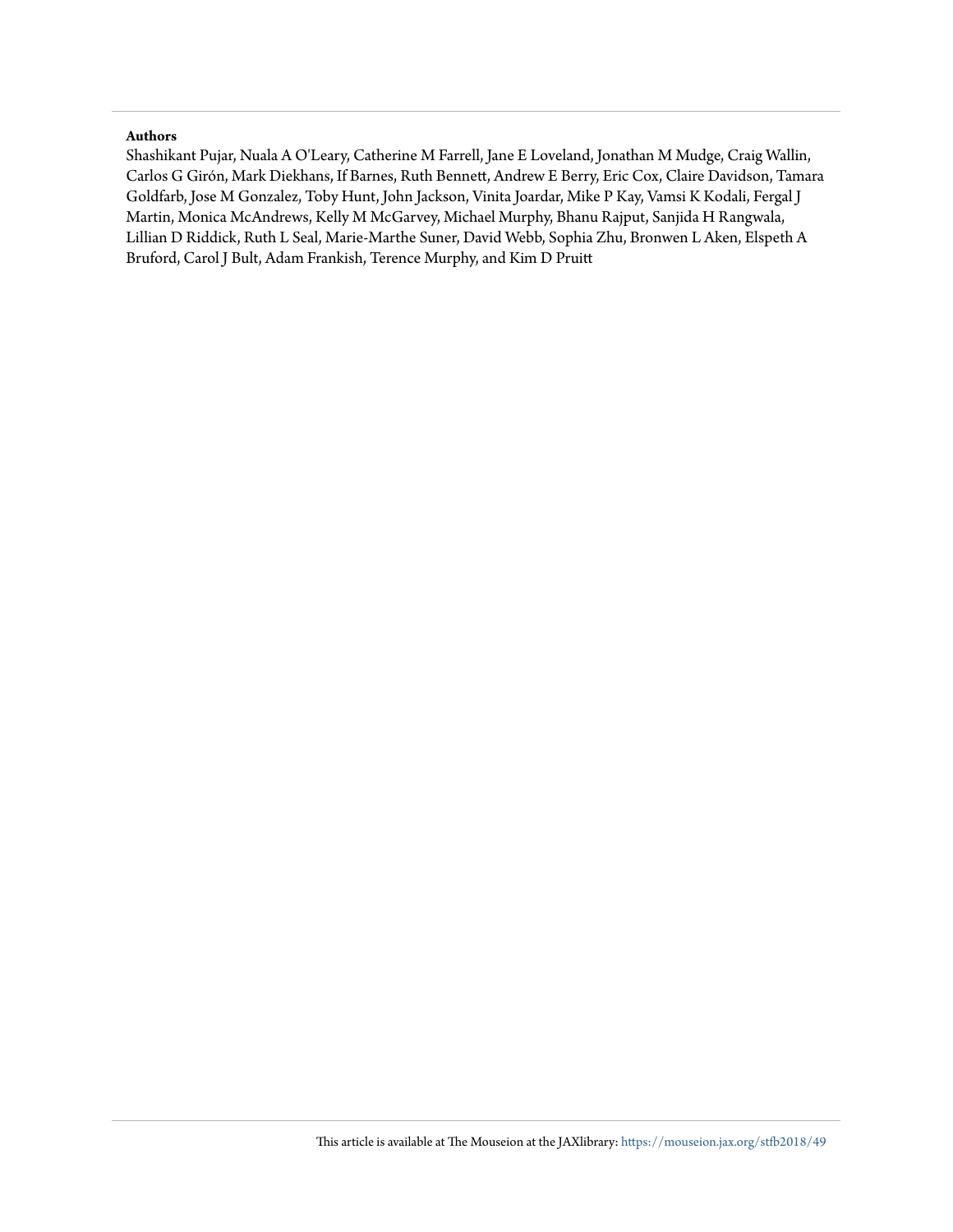# **Consensus coding sequence (CCDS) database: a standardized set of human and mouse protein-coding regions supported by expert curation**

Shashikant Pujar<sup>1</sup>, Nuala A. O'Leary<sup>1</sup>, Catherine M. Farrell<sup>1</sup>, Jane E. Loveland<sup>2</sup>, Jonathan **M. Mudge2, Craig Wallin1, Carlos G. Giron´ 2, Mark Diekhans3, If Barnes2, Ruth Bennett2,** Andrew E. Berry<sup>2</sup>, Eric Cox<sup>1</sup>, Claire Davidson<sup>2</sup>, Tamara Goldfarb<sup>1</sup>, Jose M. Gonzalez<sup>2</sup>, Toby Hunt<sup>2</sup>, John Jackson<sup>1</sup>, Vinita Joardar<sup>1</sup>, Mike P. Kay<sup>2</sup>, Vamsi K. Kodali<sup>1</sup>, Fergal **J. Martin<sup>2</sup>, Monica McAndrews<sup>4</sup>, Kelly M. McGarvey<sup>1</sup>, Michael Murphy<sup>1</sup>, Bhanu Rajput<sup>1</sup>,** Sanjida H. Rangwala<sup>1</sup>, Lillian D. Riddick<sup>1</sup>, Ruth L. Seal<sup>5</sup>, Marie-Marthe Suner<sup>2</sup>, David Webb<sup>1</sup>, Sophia Zhu<sup>4</sup>, Bronwen L. Aken<sup>2</sup>, Elspeth A. Bruford<sup>5</sup>, Carol J. Bult<sup>4</sup>, Adam Frankish<sup>2</sup>, **Terence Murphy1,\* and Kim D. Pruitt1**

<sup>1</sup>National Center for Biotechnology Information, National Library of Medicine, National Institutes of Health, Bethesda, MD 20894, USA, <sup>2</sup>European Molecular Biology Laboratory, European Bioinformatics Institute, Wellcome Genome Campus, Hinxton, Cambridge CB10 1SD, UK, 3University of California Santa Cruz Genomics Institute, Santa Cruz, CA 95064, USA, <sup>4</sup>Mouse Genome Informatics, The Jackson Laboratory, Bar Harbor, ME 04609, USA and <sup>5</sup>HUGO Gene Nomenclature Committee, European Bioinformatics Institute, Wellcome Genome Campus, Hinxton, Cambridge CB10 1SD, UK

Received September 20, 2017; Revised October 13, 2017; Editorial Decision October 16, 2017; Accepted October 20, 2017

# **ABSTRACT**

**The Consensus Coding Sequence (CCDS) project provides a dataset of protein-coding regions that are identically annotated on the human and mouse reference genome assembly in genome annotations produced independently by NCBI and the Ensembl group at EMBL-EBI. This dataset is the product of an international collaboration that includes NCBI, Ensembl, HUGO Gene Nomenclature Committee, Mouse Genome Informatics and University of California, Santa Cruz. Identically annotated coding regions, which are generated using an automated pipeline and pass multiple quality assurance checks, are assigned a stable and tracked identifier (CCDS ID). Additionally, coordinated manual review by expert curators from the CCDS collaboration helps in maintaining the integrity and high quality of the dataset. The CCDS data are available [through an interactive web page \(https://www.ncbi.](https://www.ncbi.nlm.nih.gov/CCDS/CcdsBrowse.cgi) nlm.nih.gov/CCDS/CcdsBrowse.cgi) and an FTP site [\(ftp://ftp.ncbi.nlm.nih.gov/pub/CCDS/\)](ftp://ftp.ncbi.nlm.nih.gov/pub/CCDS/). In this paper, we outline the ongoing work, growth and stability of the CCDS dataset and provide updates on new col-** **laboration members and new features added to the CCDS user interface. We also present expert curation scenarios, with specific examples highlighting the importance of an accurate reference genome assembly and the crucial role played by input from the research community.**

# **INTRODUCTION**

Accurate and comprehensive whole genome annotation of the human and mouse reference genomes is essential to support many areas of scientific inquiry, including medical research. RefSeq [\(1\)](#page-9-0) annotation from NCBI (National Center for Biotechnology Information) and Ensembl [\(2\)](#page-9-0) annotation from EMBL-EBI (The European Molecular Biology Laboratory's European Bioinformatics Institute) provided for these species are the primary reference resources through which biological data are interpreted and reported by the scientific community. The analytical workflows used by these separate projects are conceptually similar in that they both produce gene annotations based on a combination of computational pipelines and manual curation, largely based on the interpretation of transcriptomics and other experimental data. Ultimately, however, Ensembl and NCBI have developed different rules and guidelines for au-

\*To whom correspondence should be addressed. Tel: +1 301 402 0990; Fax: +1 301 594 5166; Email: murphyte@ncbi.nlm.nih.gov

Published by Oxford University Press on behalf of Nucleic Acids Research 2017. This work is written by (a) US Government employee(s) and is in the public domain in the US.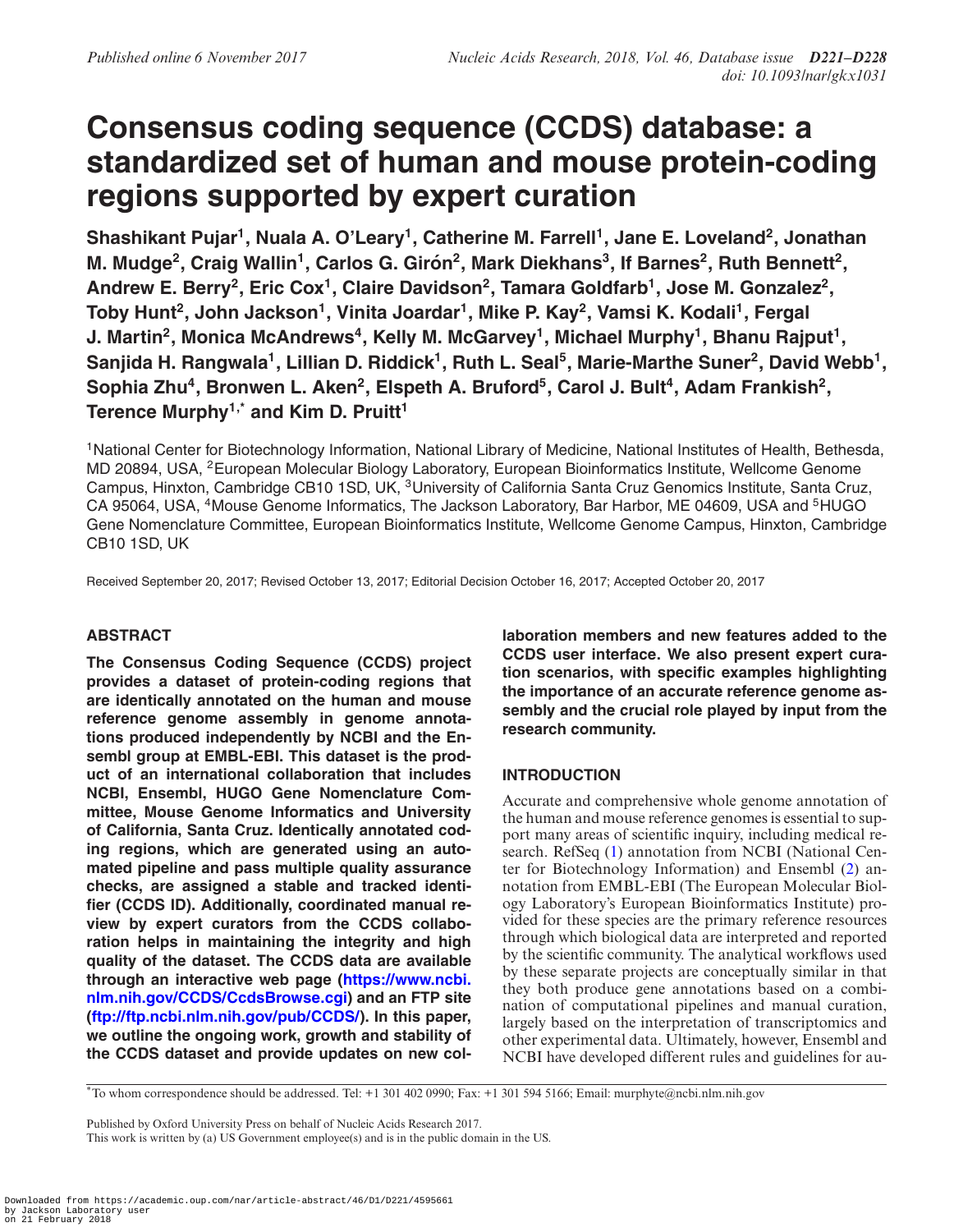<span id="page-3-0"></span>tomated and manual annotation or curation, and this has led to differences between the sets of genes, transcripts and proteins currently found in these datasets. Such inconsistencies can present a challenge to the scientific community in their efforts to interpret biological data; for example, when a disease-associated variant is found to occur in a proteincoding transcript in one dataset, but a non-coding model in another. Furthermore, the regular emergence of new data types and methodologies with which to identify novel transcripts and to gain insights into their functionality mean that these datasets have the potential to include additional divergence with each new release.

The Consensus Coding Sequence (CCDS) collaboration was formed in 2005 to address the issue of discrepancies between Ensembl and NCBI genome annotations by producing a consensus dataset of protein-coding regions with identical coding sequence (CDS) coordinates on the human and mouse reference genomes in both annotations. Consensus protein-coding regions, identified by stable and tracked identifiers (CCDS IDs), and related metadata, are accessible through a public search page (www.ncbi.nlm.nih.gov/ [CCDS\). In addition, data are available for bulk download](http://www.ncbi.nlm.nih.gov/CCDS) from an FTP site [\(ftp://ftp.ncbi.nlm.nih.gov/pub/CCDS/\)](ftp://ftp.ncbi.nlm.nih.gov/pub/CCDS/). A detailed description of methods to access CCDS data, the CCDS workflow, curation processes and quality assurance (QA) tests involved in creating the dataset, were published previously  $(3-5)$ .

The core of the collaboration relies on consensus building across members, including NCBI who provide the Ref-Seq annotation, the Ensembl Genebuild and Ensembl HA-VANA (Human and Vertebrate Analysis and Annotation) groups at EMBL-EBI who produce the GENCODE [\(6\)](#page-9-0) gene set, University of California Santa Cruz (UCSC), and the two nomenclature authorities, HUGO Gene Nomenclature Committee (HGNC) [\(7\)](#page-9-0) and Mouse Genome Informatics (MGI) [\(8\)](#page-9-0) who provide standardized human and mouse gene symbols and names, respectively. To maintain high-quality annotation, expert curators from the collaborating groups continuously review and discuss CCDS IDs flagged for review by QA tests, collaboration members and users. Curators also review regions where there are differences in protein annotation between the NCBI and Ensembl genome annotations, to try to reach consensus using all available data types through a voting process, which is described in an earlier publication [\(4\)](#page-9-0). The combination of CDS annotation concordance across two groups with different annotation methods and policies, and the regular review of the resource by expert curators make CCDS data, a stable and high-confidence option for users focused on protein-coding genes that are annotated consistently in the two major annotation databases. Therefore, CCDS data have been used in genome analyses, such as comparison of whole-genome sequencing and whole-exome sequencing for effective detection of disease-causing mutations [\(9\)](#page-9-0), largescale evaluation of proteomics data to determine if genes have a dominant protein isoform  $(10)$  and high-throughput exome coverage analysis of clinically relevant cardiac genes [\(11\)](#page-9-0). In addition, CCDS data are used to design commercial exome microarrays [\(12\)](#page-9-0).

In this manuscript, we present the current status of the CCDS collaboration, describe the updates that have been







CCDS IDs Gene IDs

**Figure 1.** Number of CCDS IDs and genes represented in the human (**A**) and mouse (**B**) CCDS releases. The *X*-axis indicates the year in which a CCDS dataset was made public. Details about CCDS releases are available [on the CCDS Releases and Statistics web page \(https://www.ncbi.nlm.nih.](https://www.ncbi.nlm.nih.gov/CCDS/CcdsBrowse.cgi?REQUEST=SHOW_STATISTICS) gov/CCDS/CcdsBrowse.cgi?REQUEST=SHOW STATISTICS).

made to the CCDS resource since our last report, and we highlight some of the challenges and future plans of this ongoing and active collaboration.

### **GROWTH OF THE CCDS DATASET**

25000 30000

B

The CCDS collaboration releases an update of the human and mouse CCDS datasets approximately once each year, following annotation updates of the reference genomes by either NCBI or Ensembl, or both annotation groups. Since the first human and mouse data releases in 2005 and 2006, respectively, the CCDS dataset has seen a steady growth in the number of new coding regions (CCDS IDs) as well as the number of genes that have at least one CCDS ID in both the human (Figure 1A) and mouse (Figure 1B) datasets. This growth reflects increasing concordance in NCBI and Ensembl protein-coding region annotations over the years. The most recent CCDS releases in human (Release 20) and mouse (Release 21) contain 32 524 and 25 757 CCDS IDs represented by 18 892 and 20 354 genes, respectively, and cover ~33.2 Mb (1.03%) of the human and 33.7 Mb (1.24%) of the mouse reference genomes. Notably, the growth in recent years is largely due to the addition of new CCDS IDs representing alternatively spliced transcripts within existing protein-coding genes, and this trend has continued un-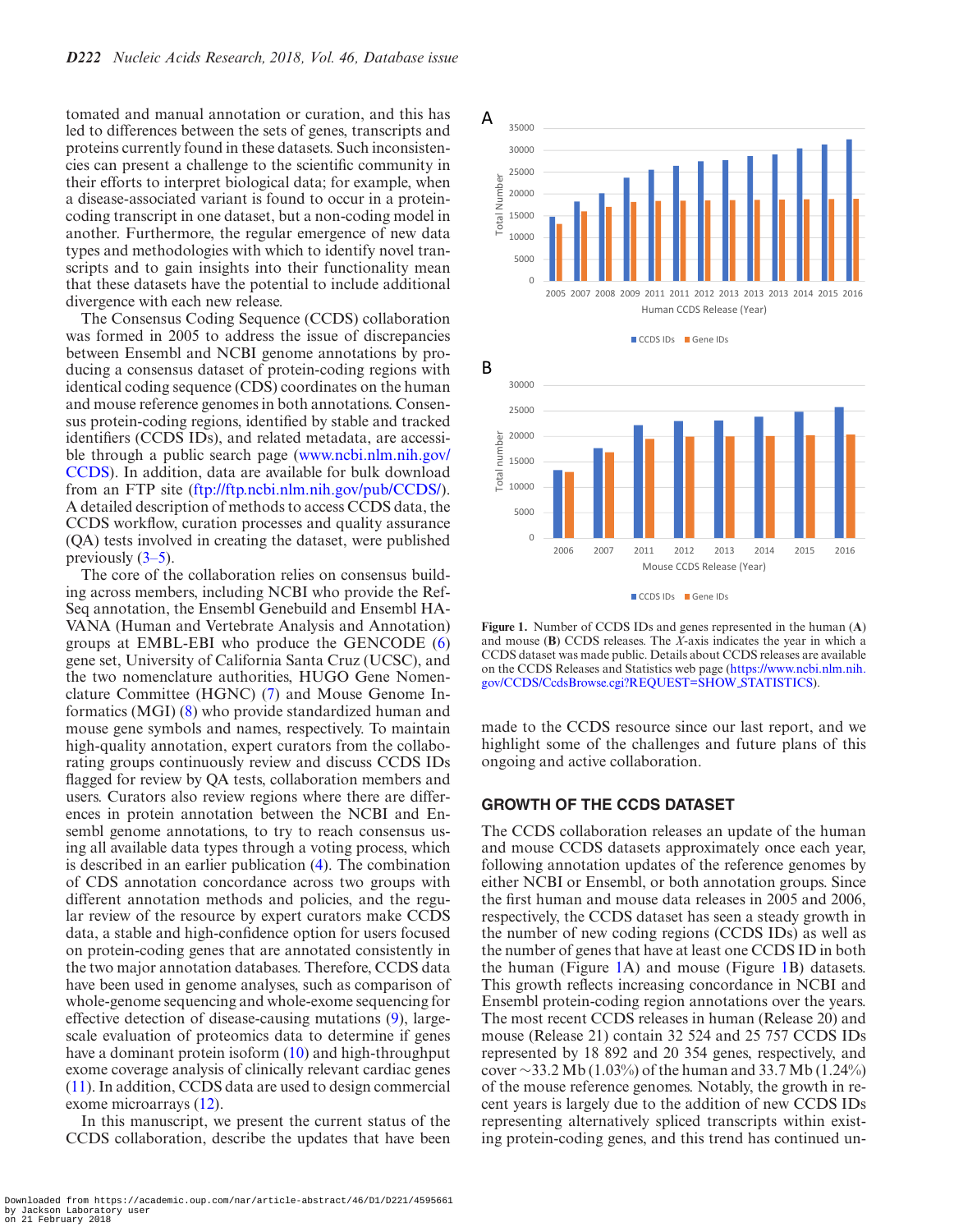

**Figure 2.** Fraction of all genes in a CCDS release that are represented by at least two current CCDS IDs.

abated up to the current human and mouse releases. This is evident from Figure 2, which shows a growing trend in the fraction of total genes in the CCDS dataset that are represented by at least two protein isoforms in both the mouse and the human CCDS sets. The increase in detectable splicing variation can be attributed to the identical annotation of alternatively spliced transcript variants resulting from the incorporation of new data types into automated pipelines, as well as curation workflows of the two annotation groups. It also likely reflects an end to the locus-by-locus 'growth phase' of human annotation as both annotation groups have manually annotated most human genes in their respective annotation catalogs, and are expected to reach the same goal in mouse annotation in the next few years. Nonetheless, the protein-coding gene count remains dynamic in both annotation catalogs; we anticipate that both Ensembl and NCBI will continue to add and remove protein-coding genes in future releases.

Notably, despite a greater number of protein-coding genes in the mouse than in the human dataset (as seen in Figure [1\)](#page-3-0), the Figure 2 graph shows lower numbers for multiple isoform representation in the mouse data. This is likely due to the prioritization of curating the human annotation by both annotation groups. In recent years, however, mouse curation has received increasing focus at both Ensembl and NCBI, and this is expected to narrow the gap in the number of CCDS IDs between the human and mouse datasets in future CCDS releases. New human and mouse CCDS releases are planned before the end of 2017.

The general slow-down in growth over recent releases (Figures [1](#page-3-0) and 2) also suggests increasing stability in the dataset. To evaluate dataset stability, we assessed the rates of change for CCDS IDs between releases, including additions of new CCDS IDs, updates to existing CCDS IDs (indicated by an increment in the CCDS ID version) and withdrawals of CCDS IDs. Our analyses (Figure 3) show that larger numbers of CCDS updates and withdrawals occurred between earlier CCDS releases than recent CCDS releases. These results indicate that the CCDS dataset is becoming increasingly stable, not only at the level of new additions, but also at the level of individual CCDS ID alteration.





**Figure 3.** Changes in the human (**A**) and mouse (**B**) datasets with every new CCDS release. 'New' = new CCDS IDs added; 'dropped' = CCDS ID present in the previous release but withdrawn in the subsequent release; 'updated' = CCDS IDs that have an incremented accession version compared to the previous release, indicating a sequence update in the coding region.

#### **CCDS DATABASE UPDATES**

#### **Collaborators**

In May 2014, the official human and mouse nomenclature groups, HGNC and MGI, respectively, replaced UCSC as voting members of the collaboration. UCSC is no longer an active participant in CCDS curation, although they still provide QA input on pseudogenes, orthology and conservation during automated CCDS analysis. Representatives from HGNC and MGI are involved in CCDS policy decisions and in review of specific annotation cases. As voting members in the CCDS annotation review process, they provide input on all cases of conflict between NCBI and Ensembl annotations, highlight individual genes for consideration and raise policy issues for discussion. Their involvement also facilitates timely nomenclature updates prompted by CCDS curation.

# **Guidelines**

Coordinated curation of human and mouse coding region annotation by experts in the CCDS collaboration is crucial for maintaining the high quality of the CCDS dataset. As different collaborating groups may follow di-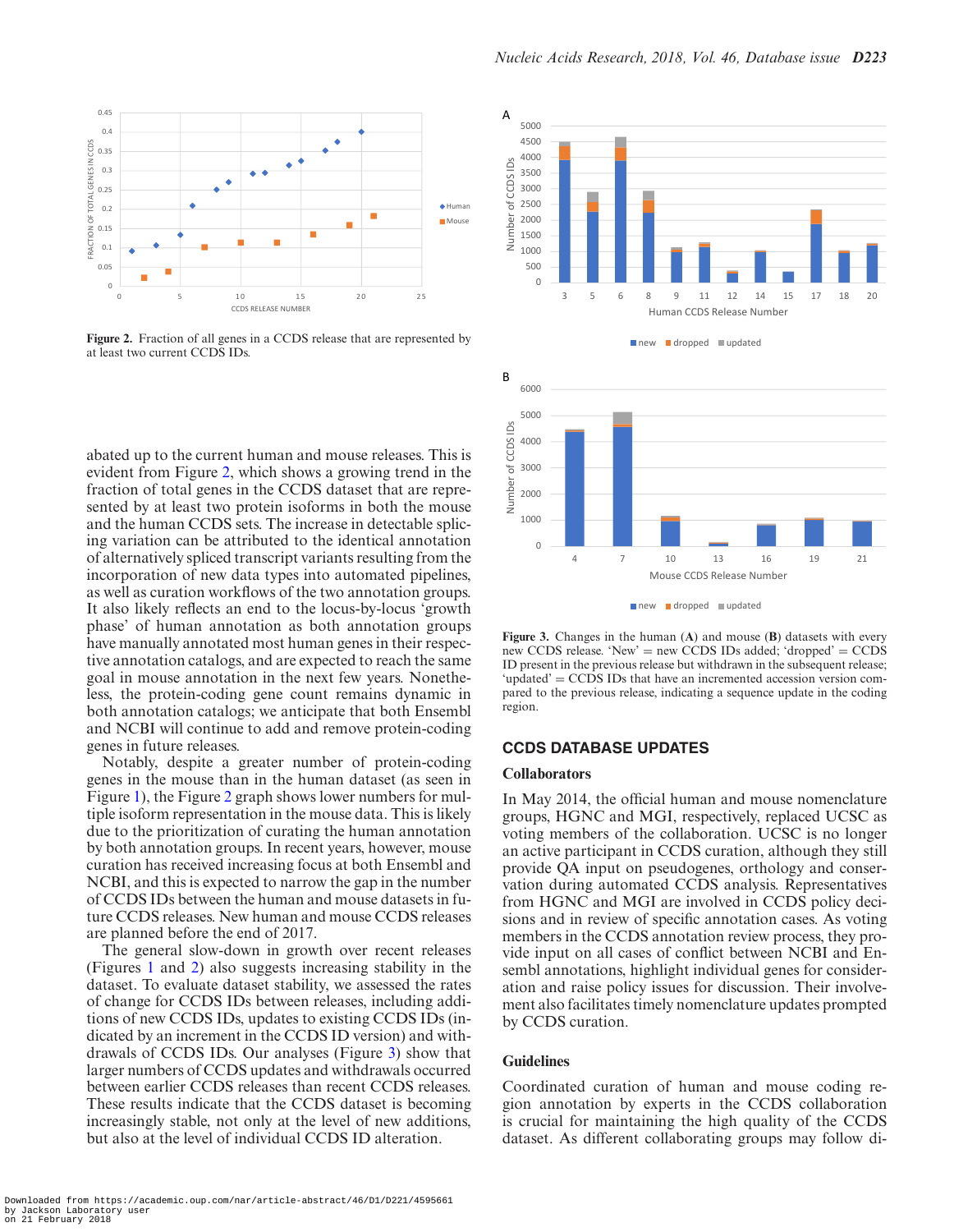verse rules for curation, a common set of guidelines was established for consistent and efficient curation within the CCDS collaboration. These guidelines are available on the [CCDS web page \(https://www.ncbi.nlm.nih.gov/projects/](https://www.ncbi.nlm.nih.gov/projects/CCDS/docs/CCDS_curation_guidelines.pdf) CCDS/docs/CCDS curation guidelines.pdf) and are described in detail in a previous report [\(4\)](#page-9-0). Curation guidelines need to be updated in response to discussions among collaborators, feedback from research groups and emerging data types. Several updates to CCDS guidelines have been made since our last publication [\(5\)](#page-9-0) and they reflect changes in CCDS curation policies, which are described in previous reports [\(4,5\)](#page-9-0). The updates include rules pertaining to the selection of translation start codons and guidelines for the representation of nonsense-mediated mRNA decay (NMD), inferred exon combination and readthrough gene representations. Section 2A, which contains guidelines for start codon selection, was updated to add rules to allow the use of an in-frame downstream start codon instead of the first start codon in the open reading frame (ORF). Specific case examples were included to illustrate scenarios and the support needed to choose the downstream start codon.

The existence of upstream ORFs (uORFs) in proteincoding transcripts were previously considered to be evidence for the removal of the protein-coding capacity of a transcript. In literature-led discussions within the collaboration, it was decided that uORFs are predominantly regulatory rather than deterministic, so they are no longer considered in annotating the CDS.

A new section (Section 2B) was added to the guidelines to describe rules pertaining to CDS annotation in cases where the location of the translation start codon suggests that the transcript may be subject to NMD. Another section (Section 2D) was added to describe the CDS annotation for transcripts that lack full-length support, i.e. a transcript archived in an International Nucleotide Sequence Database Collaboration (INSDC) [\(13\)](#page-9-0) database and includes at least the entire coding region. In some of these cases, a full-length protein can be inferred from homology, orthology or publications. In other cases, the coding region is inferred when the gene contains cassette exons that are supported individually by transcript, conservation or published data, but fulllength support is lacking. A good example of this is *TTN* (CCDS59435.1) which has 363 exons.

A readthrough transcript is annotated when neighboring genes share transcripts that overlap at least one exon per gene. Historically a '3-gene model' was used where the readthrough transcript is considered a part of a separate gene. A CCDS was generated when there was NCBI and Ensembl consensus annotation of a coding readthrough transcript. In some cases, where the overlapping region included only the untranslated region (UTR) of the upstream gene, the readthrough transcript could share the CDS (and hence, the CCDS ID) with the downstream genes, which caused confusion. As transcriptional data are increasing at an exponential rate, we are finding that the existence of readthrough transcripts is very widespread and most readthrough transcripts are likely to be non-functional. Hence, they will now only be considered for inclusion in the CCDS dataset when there is strong experimental evidence for their existence and the CDS is unique.

#### **User interface**

A CCDS report page includes links to genome browsers in the 'Chromosomal Locations' section (purple icons) that display the genomic span of the coding sequence ('Genome Browser links') or genomic span of individual coding exons (browser links in the exon table). In 2014, an additional link (purple 'S' icon) was included in the last column of the report table at the top of the CCDS report page. This link opens an interactive combined graphical display (Figure [4\)](#page-6-0) of the NCBI and Ensembl annotations associated with the CCDS ID, using the NCBI Sequence Viewer tool**.** The graphical display offers several options to customize the browser view, including the 'Tracks' button, which allows a user to load additional data tracks to the default view.

The curated SwissProt subset of the UniProtKB [\(14\)](#page-9-0) database provides additional data relevant to a protein, including function, protein features, subcellular location, expression and structure. To provide access to this data to CCDS users, since January 2014, CCDS reports include a section that displays the UniProtKB/SwissProt accession, including the specific isoform, that matches the CCDS (example CCDS4565.1). The hyperlinked accession number in the 'Related UniProtKB/SwissProt' column provides the user a direct link to the UniProtKB/SwissProt record. These CCDS:SwissProt accession matches are also available in the CCDS2UniProtKB.[release date/current].txt files in the CCDS FTP site.

#### **Review status**

While the CCDS dataset results from concordant annotation in two independent annotation sets, it also reflects manual review by curators from the Ensembl and NCBI annotation groups and by curators in the CCDS collaboration. The greatest value of manual annotation is in the insights it can provide into the functionality of a given transcript, i.e. our understanding of what that transcript does (for example, encodes a protein) and the ability to critically assess the validity of all primary data. In 2017, a 'Review Status' section was added to the CCDS report page above the 'Sequence IDs' table to convey to users if a CCDS ID has been reviewed. Table [1](#page-7-0) summarizes the different categories of review status with a brief description of each category. The review status depends on manual review carried out at two levels. The first level of review is performed by curators in the individual annotation groups who review genes, transcripts and proteins as a part of their manual annotation process, and this review is independent of the CCDS workflow. Transcripts and proteins are then flagged within each annotation set to indicate their review status. NCBI-RefSeq accessions are flagged as 'validated' or 'reviewed'. In the Ensembl annotation set, a transcript that is manually annotated has a VEGA (Vertebrate Genome Annotation) [\(15\)](#page-9-0) accession (with 'OTT' prefix) in addition to an Ensembl ('ENS' prefix) accession, which is indicated in the Transcript window of the Ensembl genome browser. When the two annotations are compared to generate the CCDS set, transcripts and proteins that have gone through this level of review, and are annotated identically in the Ensembl and NCBI sets, result in CCDS IDs with a 'Reviewed (by RefSeq and HA-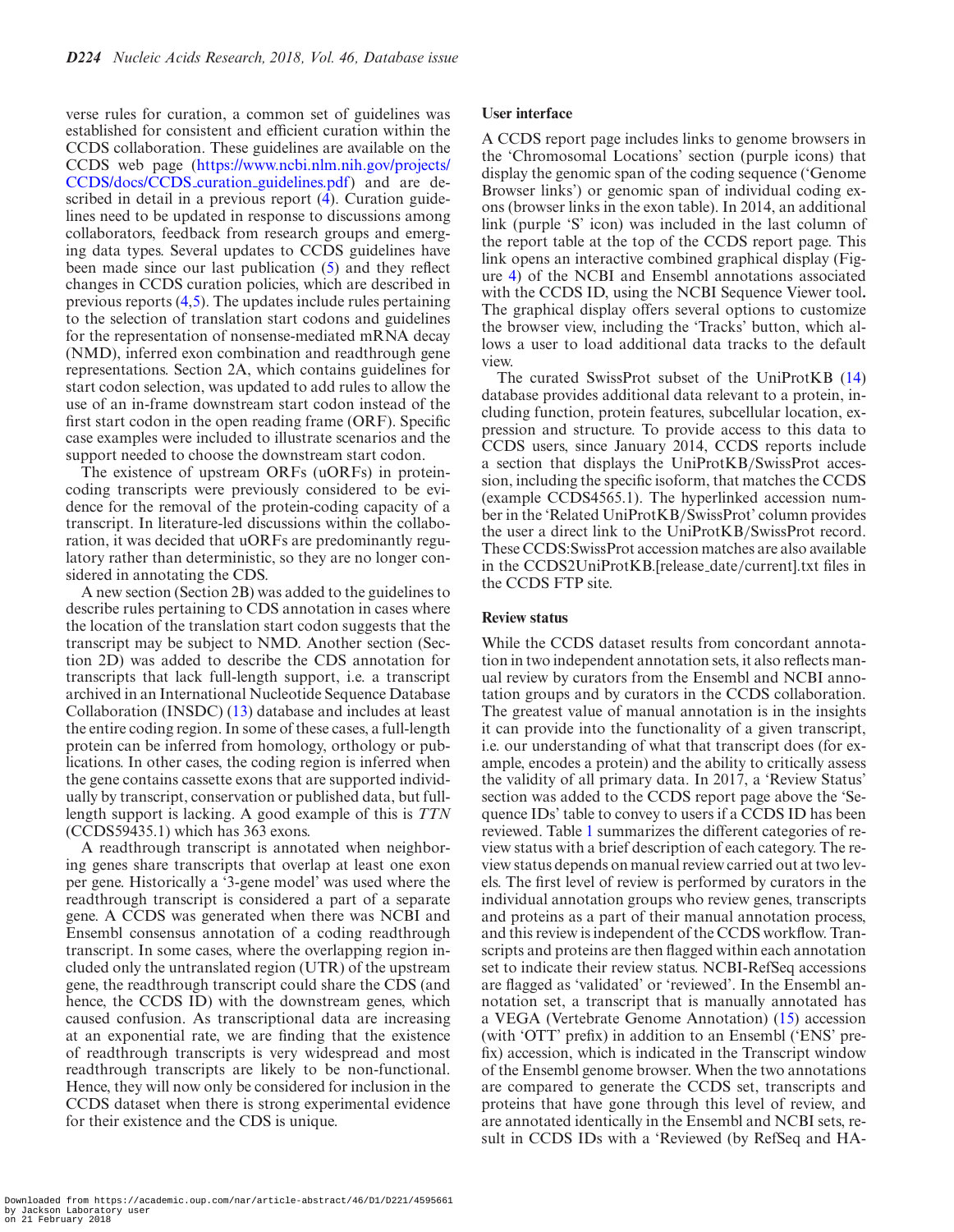

#### <span id="page-6-0"></span>Homo sapiens chromosome 7, GRCh38.p7 Primary Assembly

**Figure 4.** [A view of the graphical display accessed from the report page of CCDS3542.1 \(https://www.ncbi.nlm.nih.gov/CCDS/CcdsBrowse.cgi?](https://www.ncbi.nlm.nih.gov/CCDS/CcdsBrowse.cgi?REQUEST=ALLFIELDS&DATA=CCDS3542&ORGANISM=0&BUILDS=CURRENTBUILDS)) REQUEST=ALLFIELDS&DATA=CCDS3542&ORGANISM=0&BUILDS=CURRENTBUILDS) using the purple 'S' icon. (**A**) Transcripts and proteins from NCBI Annotation Release 108. (**B**) Transcripts and proteins from Ensembl Release 85. The green bar indicates the gene; transcripts are shown in purple and proteins are shown in red color. Positioning the cursor over any of these objects (gene, transcript or protein) opens a tool tip which includes additional information and links. Proteins in the NCBI annotation display that are in the CCDS set include a link to the CCDS ID in the tool tip. The gray box to the right (indicated by vertical arrow) is the tool tip corresponding to the protein accession NP 002514.1. Differences between any two objects can also be revealed as vertical lines (indicated by horizontal arrows) when the objects (NM 002523.2 and ENST00000265634 in the figure) are selected using the 'Control' or 'Command' button on the keyboard.

VANA)' status (example CCDS83093.1). It is noteworthy that the VEGA genome browser was retired and archived early in 2017 but manually annotated transcripts continue to be accessible in the Ensembl genome browser. In Ensembl release files, manually annotated transcripts are indicated as ensembl havana or havana.

A second level of manual review includes the review of CCDS IDs flagged by QA tests for errors or inconsistencies. In addition, specific review cases are raised by individual collaborators or external databases (e.g. UniProt/SwissProt). CCDS users can also request the review of CCDS IDs through the user contact interface (https://www.ncbi.nlm.nih.gov/CCDS/UserRequest/ [UserRequest.cgi\). Internally, these cases either involve](https://www.ncbi.nlm.nih.gov/CCDS/UserRequest/UserRequest.cgi) a discussion and voting process described in an earlier report [\(4\)](#page-9-0) or have a 'Public Note' on the CCDS report page explaining an update that was made to the CCDS record. This level of review results in the CCDS ID being designated as 'Reviewed (by CCDS collaboration)' (example CCDS48347.1). CCDS IDs that meet both above-mentioned levels of review get the 'Reviewed (by RefSeq, HAVANA and CCDS collaboration)' label (example CCDS16957.2). Conversely, CCDS IDs that do not meet any of these levels of review are assigned the 'Provisional' review status (example CCDS45069.1).

Figure 5 shows the distribution of human and mouse



**Figure 5.** Distribution of human and mouse CCDS IDs by their 'Review status' in the current human (Release 20) and mouse (Release 21) CCDS releases at the time of data freeze. Details of the review status categories and sub-categories are provided in Table [1.](#page-7-0) Reviewed  $1 =$  CCDS IDs reviewed 'by RefSeq and HAVANA', Reviewed  $2 =$  CCDS IDs reviewed 'by CCDS collaboration', Reviewed  $3 =$ CCDS IDs reviewed 'by RefSeq, HA-VANA and CCDS collaboration'.

CCDS IDs among these review categories. Review status is available only for the CCDS IDs of the current release. At the time of the data freeze for the CCDS release, the current human CCDS set (Release 20) had 30 181 (out of a 32 524 total) 'Reviewed' CCDS IDs, while the current mouse set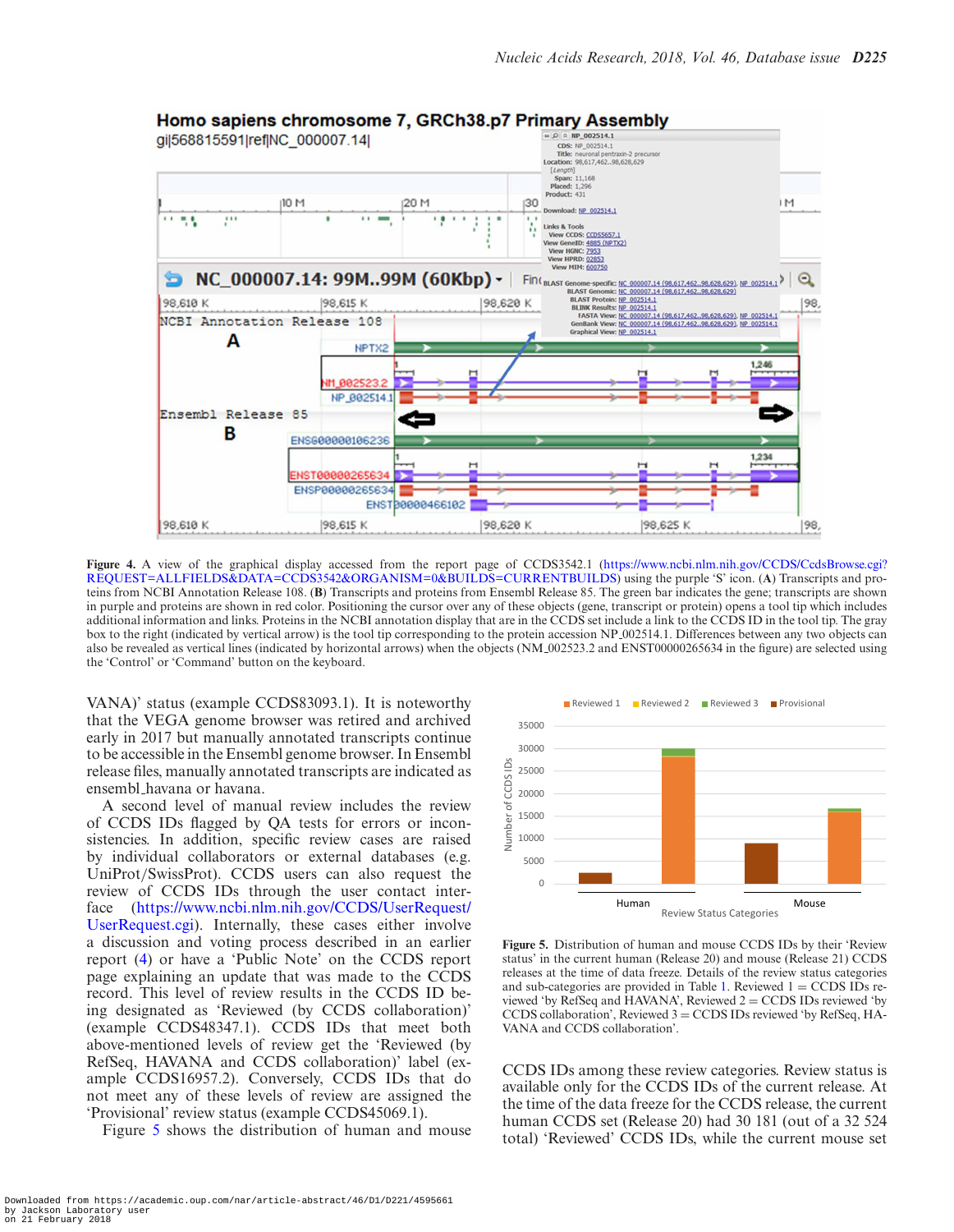| Review status category | Public description of category                                               | Detailed description                                                                                                                                                                                                                     |
|------------------------|------------------------------------------------------------------------------|------------------------------------------------------------------------------------------------------------------------------------------------------------------------------------------------------------------------------------------|
| Provisional            | this record has not been manually reviewed<br>by the collaboration'          | The CCDS ID does not have a 'validated' or 'reviewed' RefSeq or a<br>VEGA accession associated with it; nor was it reviewed by the CCDS<br>collaboration                                                                                 |
| Reviewed               | $\bullet$ 'by RefSeq and HAVANA'                                             | • The CCDS ID is associated with at least one 'validated' or 'reviewed'<br>RefSeq AND at least one VEGA accession, which are manually reviewed                                                                                           |
|                        | • 'by CCDS collaboration'<br>• 'by RefSeq, HAVANA and CCDS<br>collaboration' | by curators at NCBI and Ensembl-HAVANA groups, respectively.<br>• The CCDS ID was reviewed by curators in the CCDS collaboration.<br>• The CCDS ID meets both 'by RefSeq and HAVANA' and 'by CCDS<br>collaboration' review requirements. |

<span id="page-7-0"></span>**Table 1.** Description of CCDS 'Review Status' categories

(Release 21) had 16 740 (out of a 25 757 total) 'Reviewed' CCDS IDs.

#### **Expert curation**

The CCDS collaboration continues to provide expert curation support to the human and mouse datasets. Since our last publication, the CCDS collaboration reviewed several genes which led to improved annotation that is more consistent with the supporting data. For example, a new gene, *ASDURF* (*ASNSD1* upstream reading frame) was defined based on transcript data and conservation of the 96 amino-acid protein, which was included earlier as a product of the *ASNSD1* gene (Human CCDS2300.1; Mouse CCDS14954.1, CCDS69888.1). The CCDS collaboration reviews genes that are currently annotated as non-coding genes, but where recent evidence indicates they may encode small proteins. For example, the human gene *SMIM27* (NCBI GeneID:100129250, ENSG00000235453, formerly *TOPORS-AS1*) and its mouse ortholog *Smim27* (NCBI GeneID:100504309, ENSMUSG00000028407) are now annotated as protein-coding genes, based on orthology, ribosome profiling elongation and PhyloCSF [\(16\)](#page-9-0) data.

On several occasions, the CCDS collaboration has worked with scientific research groups to improve annotation of genes. A notable example of the benefit of cooperative expert curation is reflected in the updated annotation of human *MIA2* and *CTAGE5* and their mouse orthologs, following a discussion of these genes by the CCDS collaboration, prompted by a review request from the UniProt group. These genome features were annotated as independent genes by NCBI (Annotation Release 108) and Ensembl (Release 85). CCDS collaborators merged the two genes into a single gene, *MIA2*, based on published data on the human [\(17\)](#page-9-0) and mouse [\(18\)](#page-9-0) genes, direct consultations with the research groups and new data submitted to INSDC (KX388743.1, representing the TANGO1 like transcript, TALI, which contains both *MIA2*-specific and *CTAGE5*-specific exons). The *CTAGE5* protein was retained as a splice variant of *MIA2* and a new transcript variant (RefSeq transcript NM 001329214.2; Ensembl transcript ENST00000640607.1), based on TALI, was created. Similar changes were made in the representation of the mouse *Mia2* gene as well. Following these changes, the nomenclature groups agreed to merge their records and retain the symbol *MIA2* and *Mia2*, for the human and mouse genes, respectively. Such annotation changes made by CCDS curators are reflected in the subsequent updates of the NCBI and Ensembl genome annotations. The CCDS dataset reflects the change in the new CCDS build, which,

as mentioned earlier, is typically released after NCBI and Ensembl produce updated versions of their gene sets.

In addition to the manual review of specific genes or CCDS IDs, the collaboration regularly reviews targeted lists with a common goal. For example, curators recently reviewed a list of around 250 genes that are annotated by both Ensembl and NCBI, but have different gene biotypes (typically protein-coding versus pseudogene versus long noncoding RNA). As a result of this review, both annotation groups agreed on consistent gene biotypes for about 70 genes. Where disagreements remain, a common factor is the lack of sufficient transcriptomic or proteomic evidence to confirm or confidently suggest a biotype. These cases will be subject to iterative review as additional data become available. A second task involved the review of genes (86 human and 130 mouse genes) that were represented in the CCDS database, but had differing gene symbols in the NCBI and Ensembl databases. This review led to the correction of gene symbols in both annotation sets based on standard names provided by the respective nomenclature authorities. Last year, the CCDS collaborators undertook a review of human-mouse orthologs to ensure that both orthologs were represented in the CCDS dataset when supporting data were available. Such targeted curation on a regular basis ensures the accuracy and consistency of the CCDS dataset.

Sometimes, accurate annotation of coding regions is limited by factors that are beyond the control of annotation pipelines and expert curators. Despite several rounds of improvement, human and mouse reference genome assembly errors continue to pose a challenge for accurate CCDS annotations. CCDS curators continue to report genome problems to the GRC (Genome Reference Consortium) [\(19\)](#page-9-0), who provide curation support to improve the reference genome assemblies of select organisms, including human and mouse. The resolution of genome assembly errors in a new assembly version results in the addition of new CCDS IDs due to improved gene representations in the NCBI and Ensembl annotations. For example, CCDS75980.1 (human gene *DGKK*) was gained following consensus annotation on the GRCh38 [\(20\)](#page-9-0) assembly after a single nucleotide deletion which existed in the GRCh37 assembly was fixed. In total, about 150 human CCDS IDs were gained based on the GRCh38 assembly following the resolution of genome assembly problems that existed in the GRCh37 assembly.

#### **Data types used in manual curation**

New, improved or more highly robust data types that support gene, transcript or protein existence continue to emerge through biological research. Expert curators in the CCDS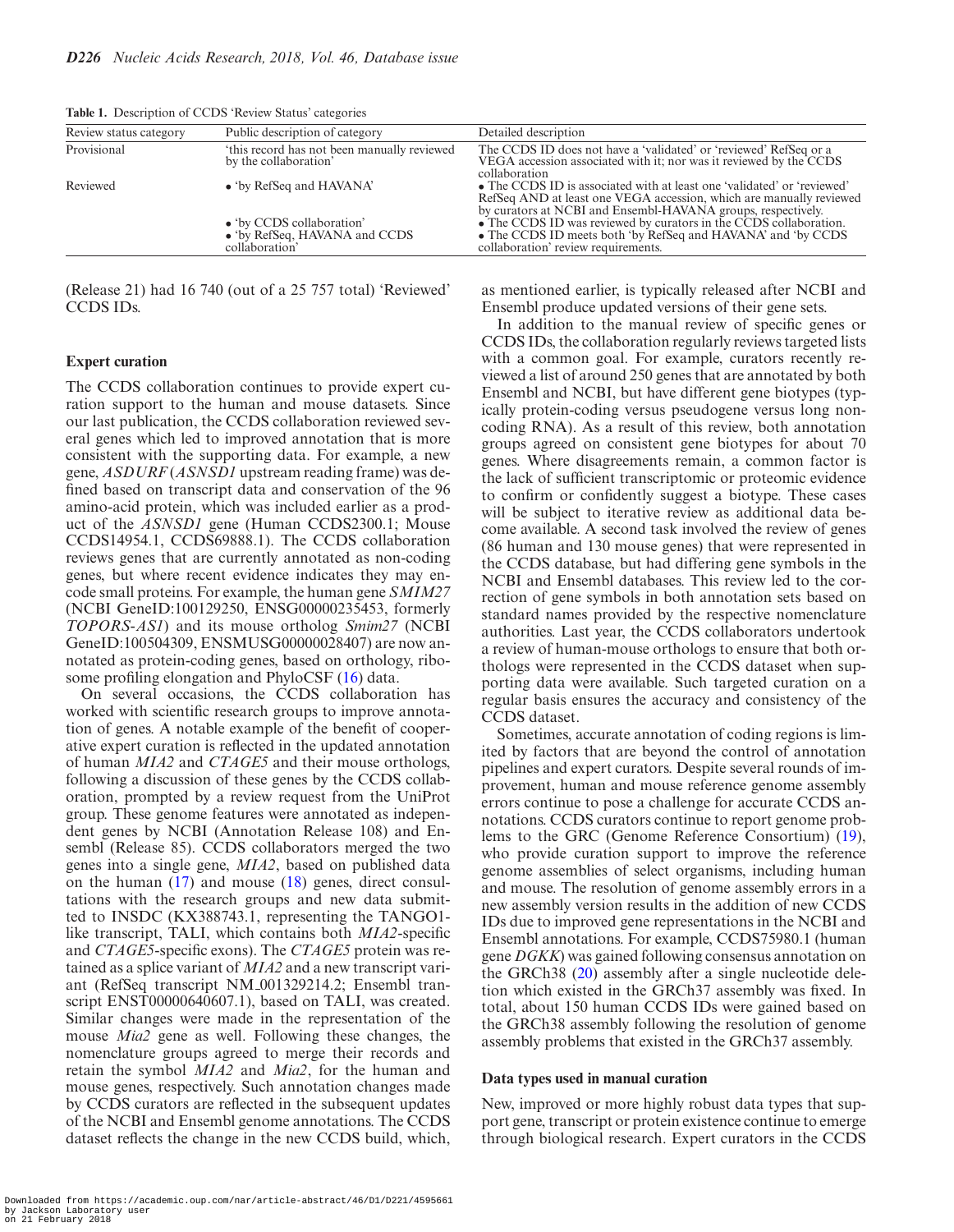| Data type                     | Curation decisions                                                                                                                            |
|-------------------------------|-----------------------------------------------------------------------------------------------------------------------------------------------|
| $RNA-seq(24)$                 | Determination of transcript or gene structure or extent, inferred exon combination, splice variant existence                                  |
| $CAGE$ tags $(25)$            | Determination of transcription start sites, 5' UTR extension                                                                                  |
| H3K4me3 methylation           | Determination of general 5' completeness of transcripts or genes                                                                              |
| CpG islands                   | Determination of general 5' completeness of transcripts or genes (in conjunction with other data)                                             |
| Long read transcriptome data  | Splice variants; especially useful for genes with poor INSDC transcript support                                                               |
| Proteomics                    | Determination of gene biotype, novel exons, novel protein termini.                                                                            |
| Ribosome profiling            | Determination of translation start codons or the coding status of genes with questionable biotypes                                            |
| Conservation in other species | Determination of gene biotype, annotation of proteins with little or no data about gene function, determination<br>of translation start codon |
| Conserved protein domains     | Determination of gene biotype, annotation of proteins with little or no data about gene function                                              |
| PhyloCSF                      | Determination of gene biotype, annotation of uncharacterized proteins                                                                         |
| $polyA-seq(26)$               | Determination of 3' completeness                                                                                                              |

**Table 2.** Data types used in CCDS manual curation decisions

collaboration adapt to such data types and incorporate them in curation/annotation workflows to provide accurate coding region annotations. Table 2 lists the more recent data types that have been adopted by CCDS curators to make key decisions. Most of the listed data types are used in manual review and are not yet incorporated in the automated annotation pipelines (except short-read and long-read transcriptome data). Typically, these data types are considered for genes that lack traditional support such as mRNAs and ESTs which are archived by INSDC databases, or they may lack information about gene function. Hence, such genes are reviewed on a case-by-case basis with additional support gleaned from newer data types where appropriate.

#### **CONTRIBUTIONS FROM RESEARCH COMMUNITIES**

Almost all the annotation included in the CCDS dataset is evidence-based and is supported by experimental data, including transcript, protein and other data types (Table 2) submitted by the research community to public databases such as INSDC. The curation examples cited in this paper underline the importance of sequence data submitted by research groups to public archives, as well as data published in peer-reviewed journals, for improving gene annotation. A small percentage of protein-coding genes remain excluded from the CCDS dataset owing to the lack of sequence data and lack of any information that would indicate the function of the gene. New data may lead to the consensus annotation of these genes in the NCBI and Ensembl annotation sets, and thus, their inclusion in the CCDS dataset. Therefore, it is important that research groups submit sequence data generated by them to public archives. Further, studies in hitherto uncharacterized genes will serve as a crucial resource and help CCDS curators improve their annotation. The CCDS collaboration also welcomes direct input from the research community for the annotation of specific genes and gene families. Such input can be communicated via the user contact email link, as mentioned above.

# **FUTURE DIRECTIONS**

Although dataset analyses indicate the addition of new annotation and stability in the existing consensus annotation of protein-coding regions in the Ensembl and NCBI annotations (Figure [1\)](#page-3-0), a small percentage of genes still lack consistent annotation. These may be cases where one group has annotated a coding gene and the other has not; the latter may have annotated a gene with a different gene type-i.e. non-coding or pseudogene––or may not have described any gene at all. Such cases are naturally a top priority for review by the CCDS curators. In particular, the interpretation of genes predicted to encode small proteins or small open reading frames (smORFs) and non-coding RNAs pose challenges for gene annotation [\(21,22\)](#page-9-0), and thereby pose challenges for the completion of the CCDS dataset. Interpretation of new datasets including ribosome profiling, crossspecies conservation, evolutionary conservation of synonymous codons in ORFs and mass spectrometry promises to help resolve some of the uncertainty about these genes. Nonetheless, gene-level biotype differences may persist between the Ensembl and NCBI annotation sets even after some of these genes have been debated. Such cases ultimately reflect differences between the annotation guidelines of these projects, specifically on how to judge the balance of probability when the evidence for annotation is limited or ambiguous.

While the CCDS project assists navigation between the Ensembl and NCBI databases, users may be confused by inconsistent terminology used by different annotation and nomenclature groups to describe gene and transcript biotypes. To provide consistent terms and further enhance navigation across different genome annotation resources, all members of the CCDS collaborative group have, or plan to, implement Sequence Ontology [\(23\)](#page-9-0) terms to label genome feature biotypes.

Data pertaining to the 'Review status' (Figure [5\)](#page-6-0) indicate that there are still a significant number of mouse CCDS IDs and a smaller number of human CCDS IDs that lack a 'Reviewed' status. It is our aim to review all provisional CCDS IDs with a goal of eventually providing completely reviewed human and mouse CCDS datasets.

Although the primary focus of the CCDS collaboration is the representation of protein-coding regions, it is also a platform for members of major bioinformatics resources to discuss new ideas, share strategies about using emerging data types for genome annotation and predict user needs based on the latest research trends. For example, user interest has spurred recent discussions in topics such as reconciling the UTRs of transcripts across independent annotation sets and assigning one representative transcript per gene. Further discussions and analyses are needed to explore providing potential deliverables based on these ideas. The CCDS collaboration continues in its pursuit to provide agreement in the annotation of human and mouse proteincoding genes in reference gene sets while constantly adapting to emerging data types and user needs. With the help of